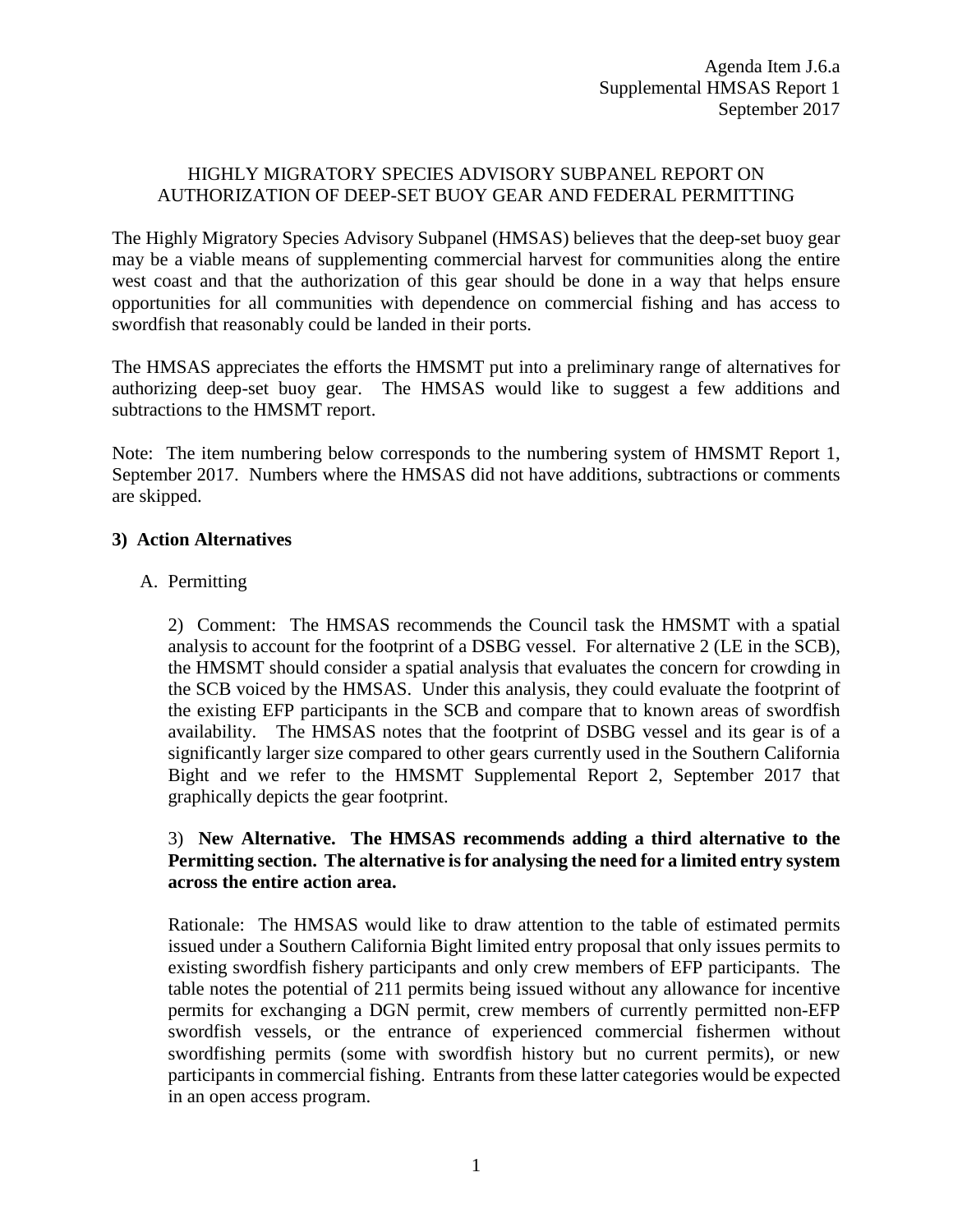The HMSAS would recommend the council task the HMSMT to model this fishery on the best available information to estimate the level of participation the resource can sustainably support in addition to the analysis proposed in option 2 for limited access in the Southern California Bight.

The HMSAS believes such an analysis based upon historic swordfish catches, current catches, and EFP highliner success rates coupled with reasonable levels of precaution would inform the council as to a sustainable number of permits that could be considered across the action area. Such an analysis would be potentially beneficial for incrementally authorizing this fishery as more EFPs are introduced to areas outside of the Southern California Bight and interest is stoked in more coastal communities.

The HMSAS suggests using highliner EFP data to account for significant learning curves among the pool of EFP participants. The HMSAS also notes precedence in estimating rough sustainability levels using methods developed by Dr. Victor Restrepo. The state of California used this method to establish catch levels for nearshore rockfish prior to the development of a state limited entry program and the precautionary estimates of sustainable catch levels were subsequently adopted by Council within management under the Groundfish FMP.

4) **New Alternative: We also request that the Council task the HMSMT with analyzing an additional permitting alternative that would provide an initial period of reduced participation in this fishery, as a precautionary approach until we have additional data. The groups that would be prioritized when initially allocating permits include those outlined in the Magnuson-Stevens Act (MSA) under Limited Entry (MSA Section 303B) as priority groups.** 

- **EFP Participants - Priority given to EFP participants that have significantly contributed to the advancement of DSBG. Priority should be based on contribution level and participation with a maximum of X permits total. This prevents prospecting and rewards those who have invested in and developed the fishery.**
- **Active DGN fishers - DGN fishers have experienced hardship due to repeated restrictions placed upon the fishery (MSA priority for LE permit disbursement).**

Rationale: Initial EFP participants with significant contribution to the development of DSBG are pioneers of the new fishery and based on MSA mandates should be rewarded for their effort and contributions. Additionally, active DGN fishers are the most likely to use the gear and also provide the best platform for training future generations. This group has been highly restricted and now consists of very few vessels that can only fish for a small portion of the year in limited areas.

## Limited Entry Permit Alternatives

**Comment: The Limited Entry Permit Alternatives analysis currently listed under 3A2 could also apply to the HMSAS proposed additional alternative in 3A3 above.**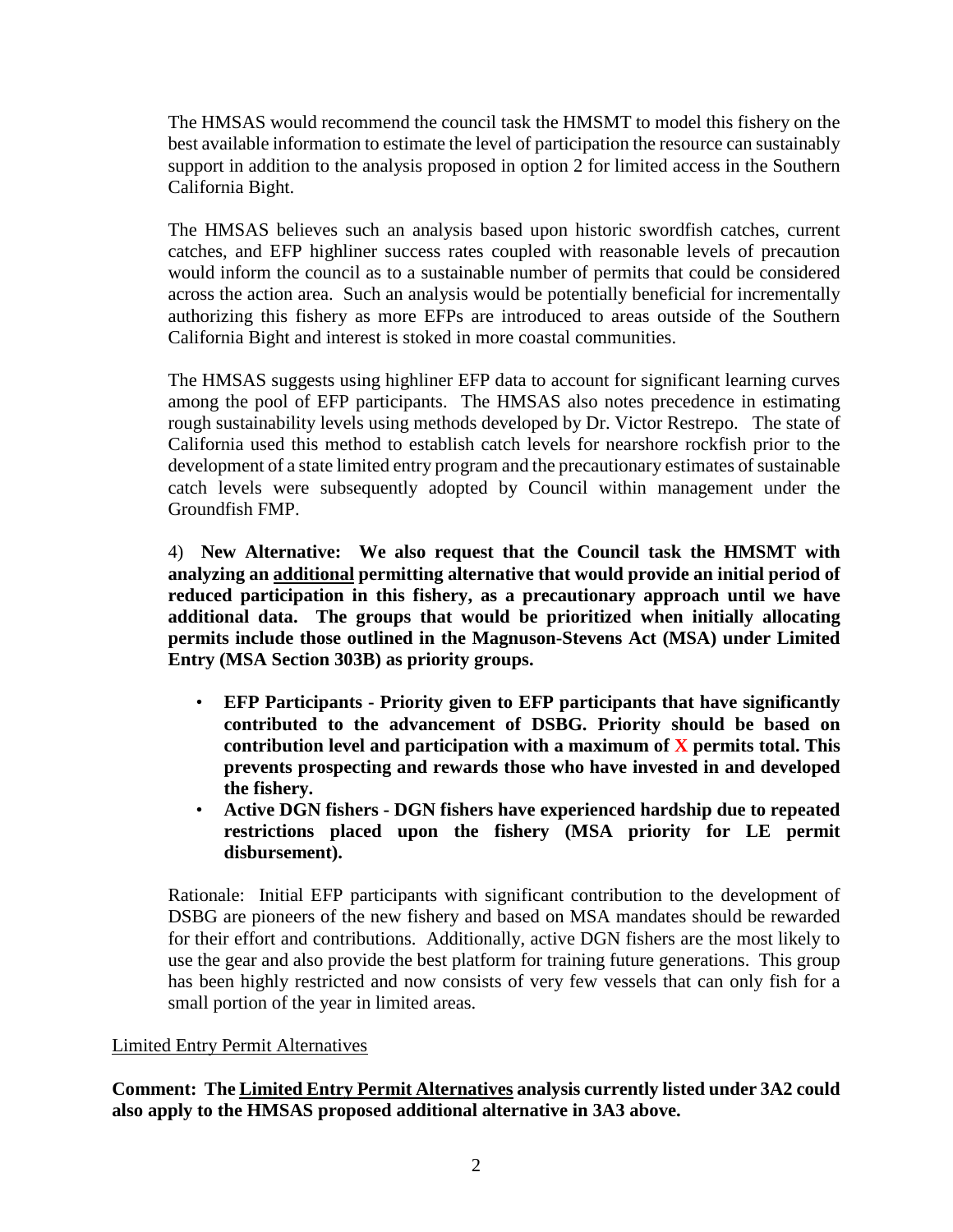### **The HMSAS has the following changes and additions for the section entitled Limited Entry Permit Alternatives**

Limited Entry Permit Alternatives

**CAPACITY DISCUSSION: The HMSAS believes a key component to the limited entry discussion is the topic of the capacity of fishing vessels and geography to support a given quantity of permits.** 

#### *a. Possession*

**(iv) New Alternative: For either limited entry alternative, we request that the HMSMT analyze an additional alternative in which the permit holder would not be required to be on board.** 

Rationale: The HMSAS recommends that the permitting regime be similar to that currently used in the Hawaiian longline fishery where the permit owner does not need to be aboard the vessel at all times. This would allow for increased production, the steady growth of the fishery and facilitates the training of new entrants. HMSAS would like to make sure that business entities can also possess a permit.

#### *d. Qualifications used to initially allocate LE permits*

#### *i. Tiered System*

**The HMSAS is concerned about being too specific as to who may qualify for a permit in view of stipulations in the MSA for the sort of analysis required to determine who should qualify for a permit.** However, the HMSAS offers the following suggestions for reordering the priority list.

**For either limited entry alternative, the HMSAS requests that the tiered system alternative (i) be revised to consider a different ranking of qualifications, as revised below:**

1. Priority given to EFP participants that have significantly contributed to the advancement of DSBG. Priority should be based on contribution level and participation. With a maximum of X permits. This prevents prospecting and rewards those who have invested in and developed the fishery.

2. DGN permit holders.

3. DSBG EFP crew (Maximum of two crew per active EFP vessel, who participated on trips with a minimum of 10 DSBG landings).

4. Commercial fishermen with swordfish landings.

Under this modified tiered system, we removed consideration of the permit trade-in, as that is already reflected under alternative v. Rationale:

**8. New tier to HMSMT list. The HMSAS suggests adding a tier to the limited entry qualification list should the number of permits to be released goes beyond existing swordfishermen to potentially include persons without swordfish experience in order to give priority to long term commercial fishermen over new entrants.**